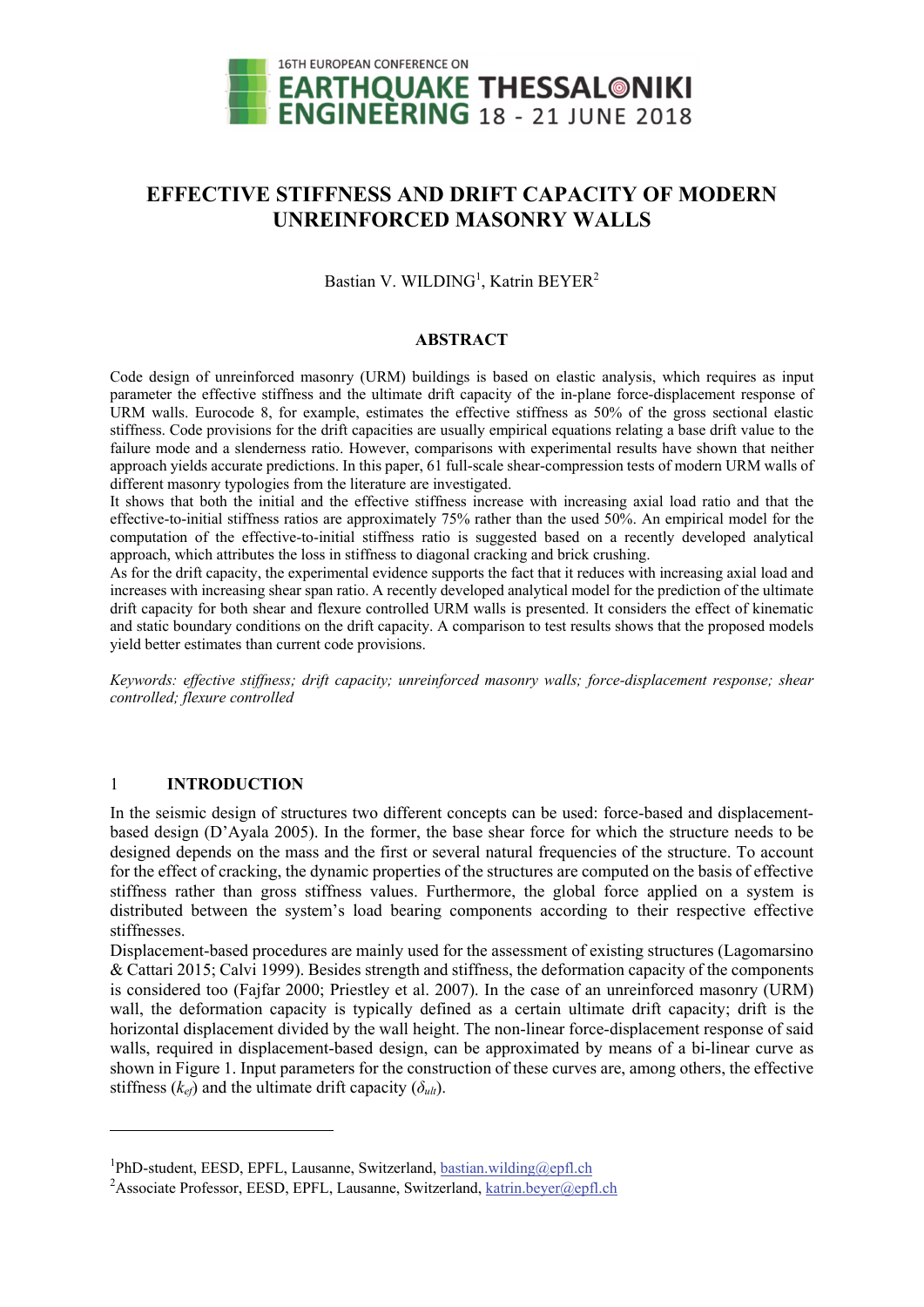

Figure 1. Monotonic shear force-drift response of an URM wall test (Petry & Beyer 2015a) and possible bilinear approximation with indication of effective stiffness (*kef*), peak shear capacity (*VP*) and ultimate drift capacity  $(\delta_{u_l})$ , drift is defined as the horizontal displacement by the wall height

Eurocode 8 (EC8) Part 1 (CEN 2004) suggests that the effective stiffness be estimated as half the gross sectional stiffness. In a hyper-static system, approximating the effective stiffness as a fixed percentage of the elastic stiffness means that the forces are effectively distributed proportionally to said stiffness. According to e.g. Salmanpour et al. (2015) and Vanin et al. (2017), the effective stiffness is dependent on the axial load, which is not taken into account by the current EC8 approach.

When determining the effective stiffness from experimental results of shear-compression tests, it is typically defined as the secant stiffness of the wall at 70 % of its peak shear capacity as is also indicated in Figure 1 (Penna et al. 2014; Frumento et al. 2009). For stone masonry walls it is found that in average the effective stiffness corresponds to 50% of their elastic stiffness (Vanin et al. 2017), as proposed by EC8, albeit with a coefficient of variation (CoV) of around 50%.

The ultimate drift capacity of URM walls is often defined as the drift in the post-peak domain at which the shear force drops below 0.8 times the peak shear force (Frumento et al. 2009), see also Figure 1. Many codes contain empirical drift capacity models for URM walls: Eurocode 8 (CEN 2005b), the New Zealand Code (NZSEE 2016), the American standard ASCE 41 (ASCE 2014) and the Swiss Code (SIA 2011). Past studies however have shown that such models lead to a large scatter of the results when compared to tests (Petry & Beyer 2015a). New formulations of empirical drift capacity models can improve the fit (Lang 2002; Petry & Beyer 2014; Salmanpour et al. 2015). Additionally, some drift capacity models are, at least, partly based on mechanical considerations. The analytical approaches by Priestley et al. (2007), Benedetti and Steli (2008) and Petry and Beyer (2015b) are, however, not applicable to shear controlled walls. In Wilding and Beyer (2017a), a mechanics-based model for the drift capacity of both shear and flexure controlled walls is introduced. Yet the model has only been validated so far with a limited data set of wall tests of one masonry typology, i.e. vertically perforated clay brick walls with normal thickness bed-joints and normal strength mortar, and is fairly complex to apply.

The objective of this article is to propose simple formulations for the effective stiffness and the ultimate drift capacity to be used in engineering practice. Experimental evidence from 61 full-scale shearcompression tests of in-plane loaded modern URM walls is presented and parameters that influence the initial and effective stiffness as well as the drift capacity of said walls investigated. Based on test results and existing models (Wilding & Beyer 2017c; Wilding & Beyer 2017b) simple stand-alone equations for the initial stiffness, the effective stiffness and the ultimate drift capacity of in plane loaded URM walls are proposed. The presented formulations are compared to currently used code equations in predicting stiffness and ultimate drift capacity of tests.

# 2 **DATA BASE**

The data investigated in the following stems from selected experimental campaigns of full-scale shearcompression tests of modern URM walls. Many of these wall tests have already been used for the calibration of an empirical drift capacity model (Petry & Beyer 2014). Furthermore all of the considered tests have been analysed in Wilding and Beyer (2017b) and Wilding and Beyer (2017c). The following masonry typologies are considered: walls made with clay, calcium silicate and aerated concrete units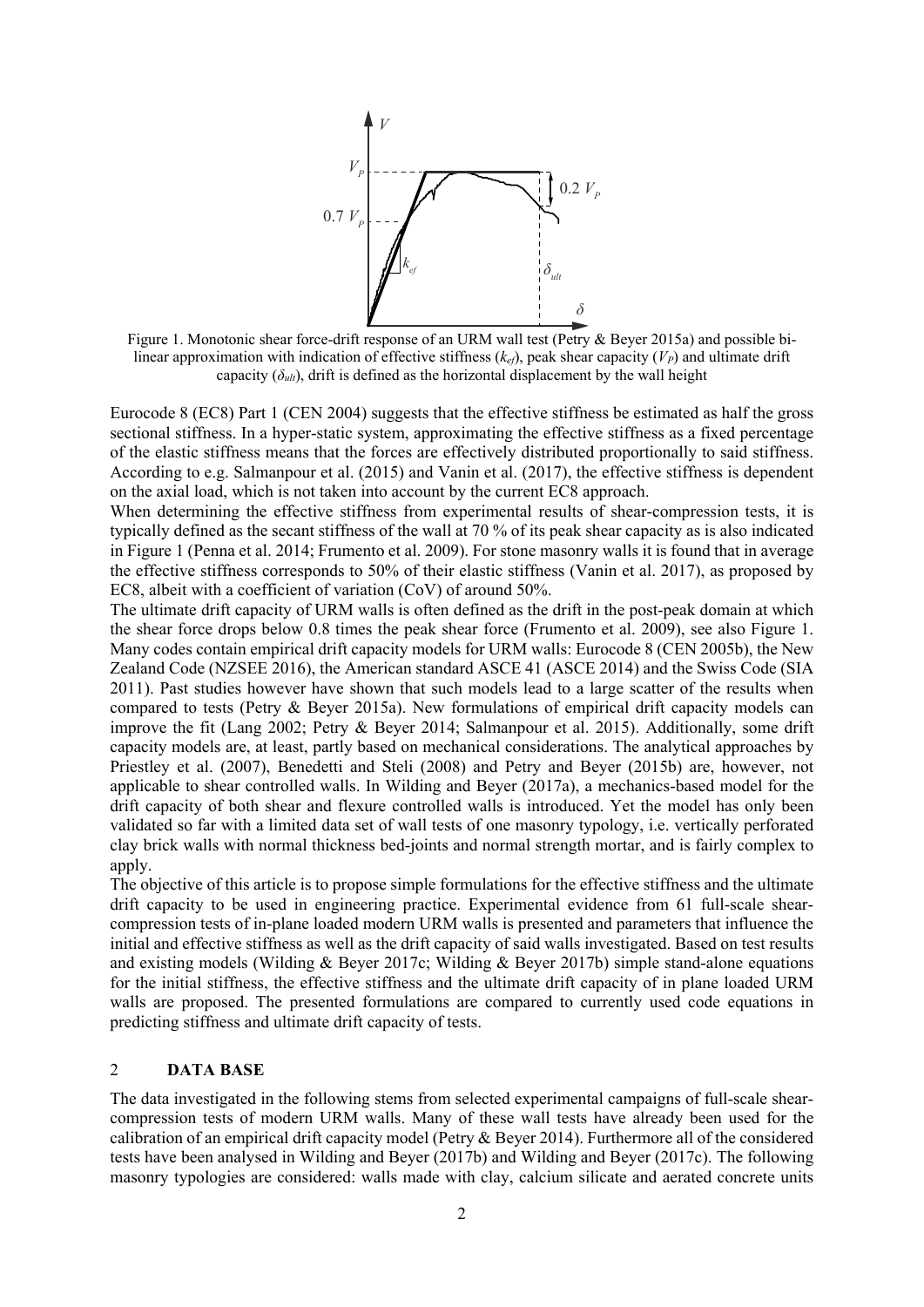and both thin and normal-thickness bed-joints. The selection criteria are: (i) wall height  $\geq 1.5$  m, wall length  $\geq 1.0$  m; (ii) constant shear span during test; (iii) constant axial load during test, (iv) availability of the force-displacement history, and (vi) observed brick cracking/crushing.

Only masonry typologies that show brick crushing or at least cracking of the bricks are considered for two reasons. First, the model for the ultimate drift capacity as presented in Sect. 4.2 builds on a plastic hinge model explicitly considering a crushed zone at the wall toe and second, crushing is usually a mechanism that reduces in-plane drift capacities. If no crushing takes place, the drift capacities may be significantly larger due to the development of a sliding plane in the bed-joints. In total, the considered wall tests stem from seven test campaigns (Ganz & Thürlimann 1984; Bosiljkov et al. 2004; Bosiljkov et al. 2006; Magenes et al. 2008; Ötes & Löring 2006; Petry & Beyer 2015a; Salmanpour et al. 2015) and comprise 61 specimens. The present masonry typologies are summarised in Table 1 and an overview of the data is provided in Table 2.

|     | Table 1. Masonry typologies                                       |              |
|-----|-------------------------------------------------------------------|--------------|
| No. | <b>Typology</b>                                                   | No. of walls |
|     | Vertically perforated clay units with normal thickness bed-joints | 41           |
|     | Vertically perforated clay units with thin bed-joints             | 2            |
|     | Solid calcium-silicate units with normal thickness bed-joints     |              |
| 4   | Solid calcium-silicate units with thin bed-joints                 | 12           |
|     | Solid aerated concrete units (thin and normal bed-joints)         | 4            |

|  | Table 2. Considered experimental campaigns |  |
|--|--------------------------------------------|--|
|  |                                            |  |

| No. | Reference                  | No. of walls |
|-----|----------------------------|--------------|
| 1   | Petry and Beyer (2015a)    |              |
| 2   | Bosiljkov et al. (2006)    | 6            |
| 3   | Ganz and Thürlimann (1984) | 2            |
| 4   | Salmanpour et al. (2015)   | 9            |
| 5   | Bosiljkov et al. (2004)    | 14           |
| 6   | Magenes et al. (2008)      | 15           |
|     | Ötes and Löring (2006)     | 10           |

Figure 2 presents the test data by plotting the shear span ratio vs the axial load ratio. As visible, the considered data set covers a rather wide range of shear span and axial load ratios. It shows furthermore that the shear span ratio and the axial load ratio are rather good predictors of the failure mode; the higher the shear span ratio and the lower the axial load ratio, the more likely it is that the wall fails in flexure rather than in shear (Wilding & Beyer 2017c).



Figure 2. Shear span ratio vs axial load ratio (red: flexure controlled, black: shear controlled)

However, there appears to be a domain in which both modes of failure may occur; this applies to shear span ratios of approximately one with a low to moderate axial load ratio (Wilding  $\&$  Beyer 2017c). In the following the dataset is analysed for trends in initial and effective stiffness.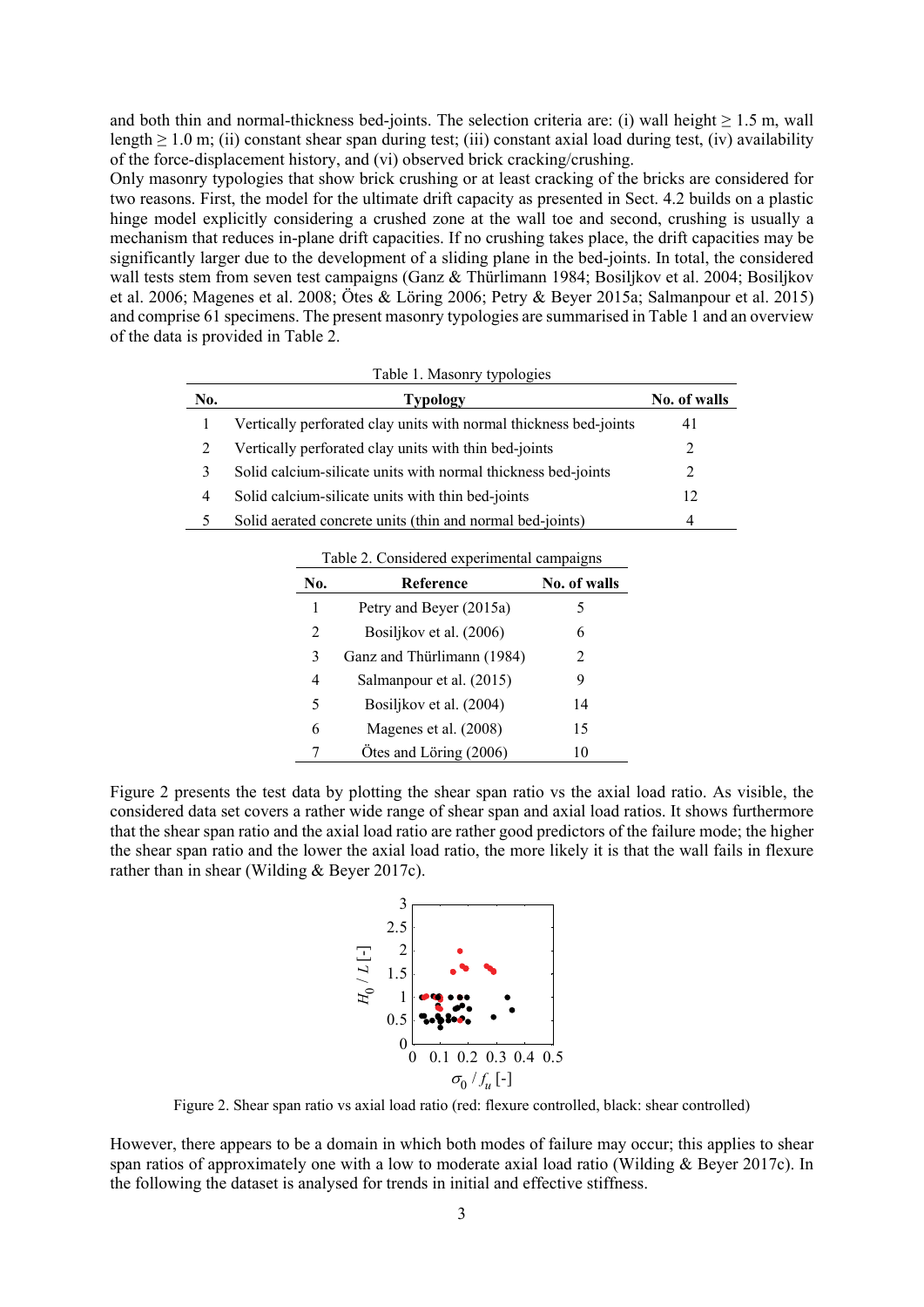### 3 **STIFFNESS**

# 3.1 *Initial stiffness*

### 3.1.1 *Experimental evidence*

The initial stiffnesses of the considered wall tests are used to back-calculate the elastic modulus per wall test using Timoshenko beam theory [Equation (1)] assuming that the shear modulus is one fourth of the elastic modulus of masonry  $(G = \frac{1}{4}E)$  as suggested in Petry and Beyer (2015b). This value is assumed since there appears to be scientific evidence that the current code estimate of  $G/E = 0.4$  (CEN 2005a; ASCE 2014; TMS 2008) is too high for structural elements in masonry (Tomaževič 2009). The *G/E* ratio is further discussed in Sect. 3.2.

$$
E_{init} = k_{init} \left[ \frac{H^2 \left( H_0 - \frac{H}{3} \right)}{2I} + \frac{4\kappa H}{A} \right] \tag{1}
$$

Where *H* is the wall height,  $H_0$  the shear span, *I* the gross sectional moment of inertia,  $\kappa$  the shear coefficient and *A* the gross sectional area. Figure 3a shows the ratio of the back-calculated elastic modulus  $E_{init}$  to the masonry compressive strength  $f_u$  vs the axial load ratio. There appears to be a general upward trend for the elastic modulus with increasing axial load, which is in line with observations in Vanin et al. (2017) for historical stone masonry walls. Derakhshan et al. (2013) even report an increase in out-of-plane stiffness of URM walls subjected to one-way bending with increasing axial load.



Figure 3. Elastic moduli back-calculated from test results (a) all walls (b) clay brick walls, (c) calcium silicate brick walls; vs axial load ratio

Yet many codes estimate the E-modulus simply as a multiple of the compressive masonry strength *fu*. Eurocode 6 (EC6) Part 1 (CEN 2005a), for example, suggests  $E = 1000 f_{uk}$ . Since this paper works with values on the mean statistical level whereas the provision according to EC6 applies to the characteristic one, the EC6 provision is reformulated. EN 1052-1 (CEN 2002) proposes the mean strength to be 20% larger than the characteristic one, which leads to  $E = 833 f_u$ . The modified relation is included in Figure 3a as dashed line. It appears not to be in line with the observed trend and may lead to errors when estimating the initial and effective stiffness.

### 3.1.2 *Proposed model*

Considering the experimental results, two linear regression corves for the elastic modulus based on the axial load may be proposed for practical applications, see Figure 3b, c. It is distinguished between walls with clay bricks and calcium-silicate bricks. Besides the raw data, a moving average (blue line), a linear regression curve of the data (green line), the Pearson correlation coefficient (*r*) and the *p*-value (*p*) are provided. The correlation coefficient is a measure of how well the data corresponds to the linear regression curve; so the higher *r*, the better the linear correlation represents the actual data. The *p*-value is a measure of the strength of the evidence against a null hypothesis; the smaller the *p*-value, the stronger the evidence against said null hypothesis (Sterne 2001). The null hypothesis is: there is *no* correlation between the chosen indicators. A commonly used significance level is *p* < 0.05 (Sterne 2001). For both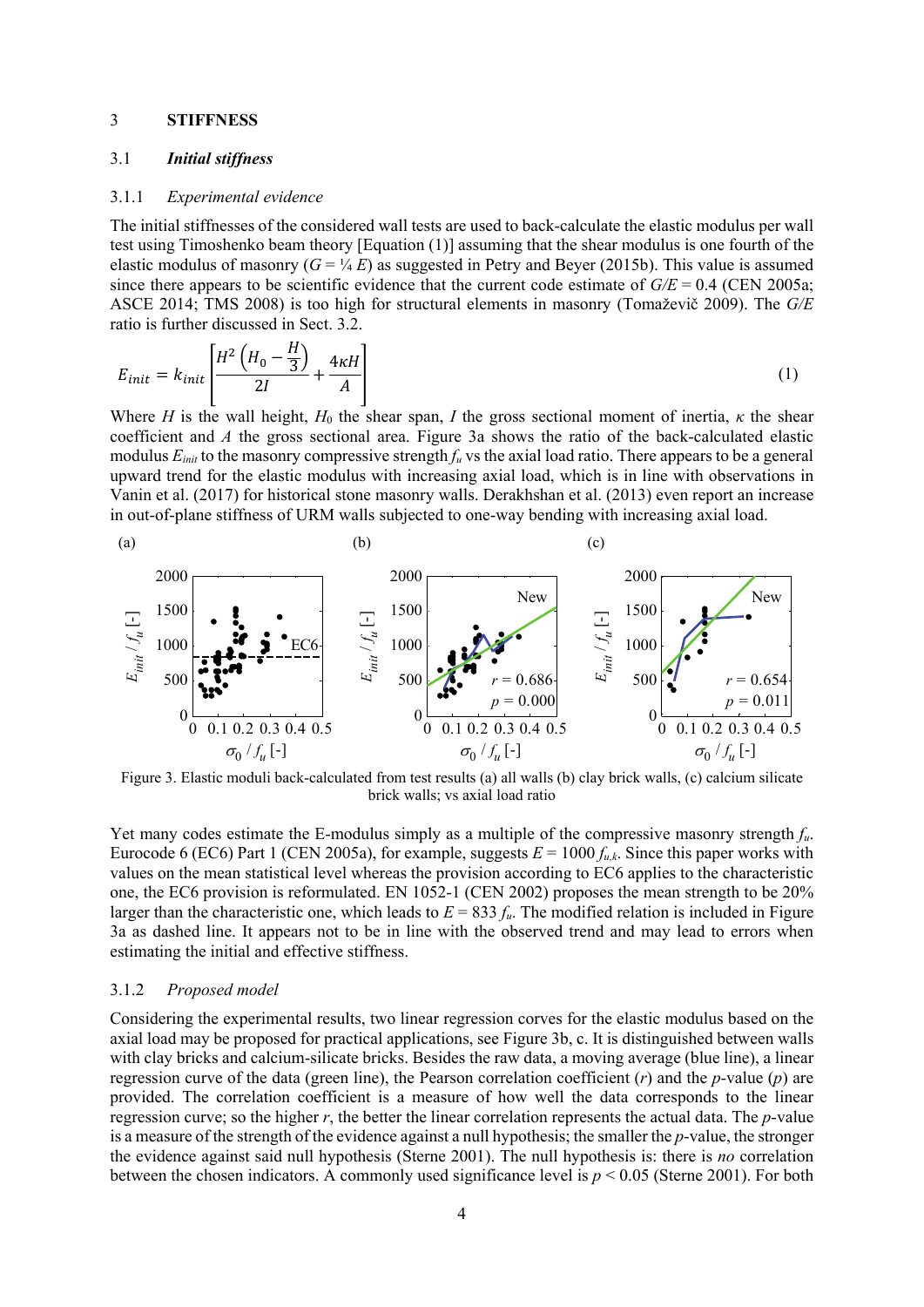types of bricks, the *p*-value suggests that there is a correlation between the ratio of *E* / *fu* and the axial load ratio  $\sigma_0 / f_u$ . The linear regression curves can be approximated as ( $\sigma_0$  is the axial load on the wall,  $f_u$ the masonry compressive strength):

$$
E(\sigma_0) = \alpha f_u \left( 1 + \beta \frac{\sigma_0}{f_u} \right)
$$
 (2)

Where  $\alpha$  = 470 for clay brick and  $\alpha$  = 720 for calcium silicate brick masonry walls while  $\beta$  = 4 for both types (Wilding & Beyer 2017c).

## 3.1.3 *Comparison to codes*

In Figure 4a the proposed formulation [Equation (2)] is compared to approaches in EC6 (CEN 2005a) and TMS 402 (TMS 2008) in predicting the elastic modulus of the database of shear-compression tests. EC6 provides an estimate of the elastic modulus, as already mentioned, of  $E = 833 f_u$ . The masonry elastic modulus according to TMS 402 is specified as  $E = 700 f_u$  for clay masonry and  $E = 900 f_u$  for concrete masonry. For Equation (2) ('New'), the initial elastic moduli of the wall tests are backcalculated from the measured initial stiffness using a *G*/*E* ratio of 0.25 while for the EC6-approach and the provision according to TMS 402 they are back-calculated using a *G*/*E* ratio of 0.4 as suggested by the respective codes in order to remain consistent throughout the whole prediction process. Both code formulations over-estimate the initial elastic modulus while the proposed approach shows a good median fit and a lower dispersion.



Figure 4. (a) Boxplot of comparison of approaches to predict initial elastic modulus, (b) *G* to *E* ratios backcalculated from test results (Petry & Beyer 2015a) vs axial load ratio

### 3.2 *Ratio of shear and elastic modulus*

Many codes (CEN 2005a; TMS 2008; SIA 2015; NZSEE 2016) propose a ratio of shear to elastic modulus of 0.4. According to TMS 402, however, this is not based on any scientific evidence but rather on historic convenience. The ratio has already been put in to question by e.g. Tomaževič (2009), who also suggests a simple approach for estimating the *G*/*E* ratio (neglecting the dependency of the initial stiffness on the axial load) which is outlined in the following. If the elastic modulus has been determined from masonry compression tests, the shear modulus can be retrieved from shear-compression tests (of walls of the same masonry typology) using the determined elastic modulus and a certain measured initial stiffness of the system to compute the shear modulus using Timoshenko beam theory. Based on a measured initial stiffness  $k$ , the shear modulus can therefore be estimated with the following relation:

$$
G = \frac{k\kappa H}{A\left(1 - \frac{kH^2\left(H_0 - \frac{H}{3}\right)}{2EI}\right)}
$$
(3)

Following this approach for a limited amount of tests, a *G*/*E* ratio of 0.1 is proposed in Tomaževič (2009). In here, the suggested approach of estimating the shear modulus is applied to walls tested by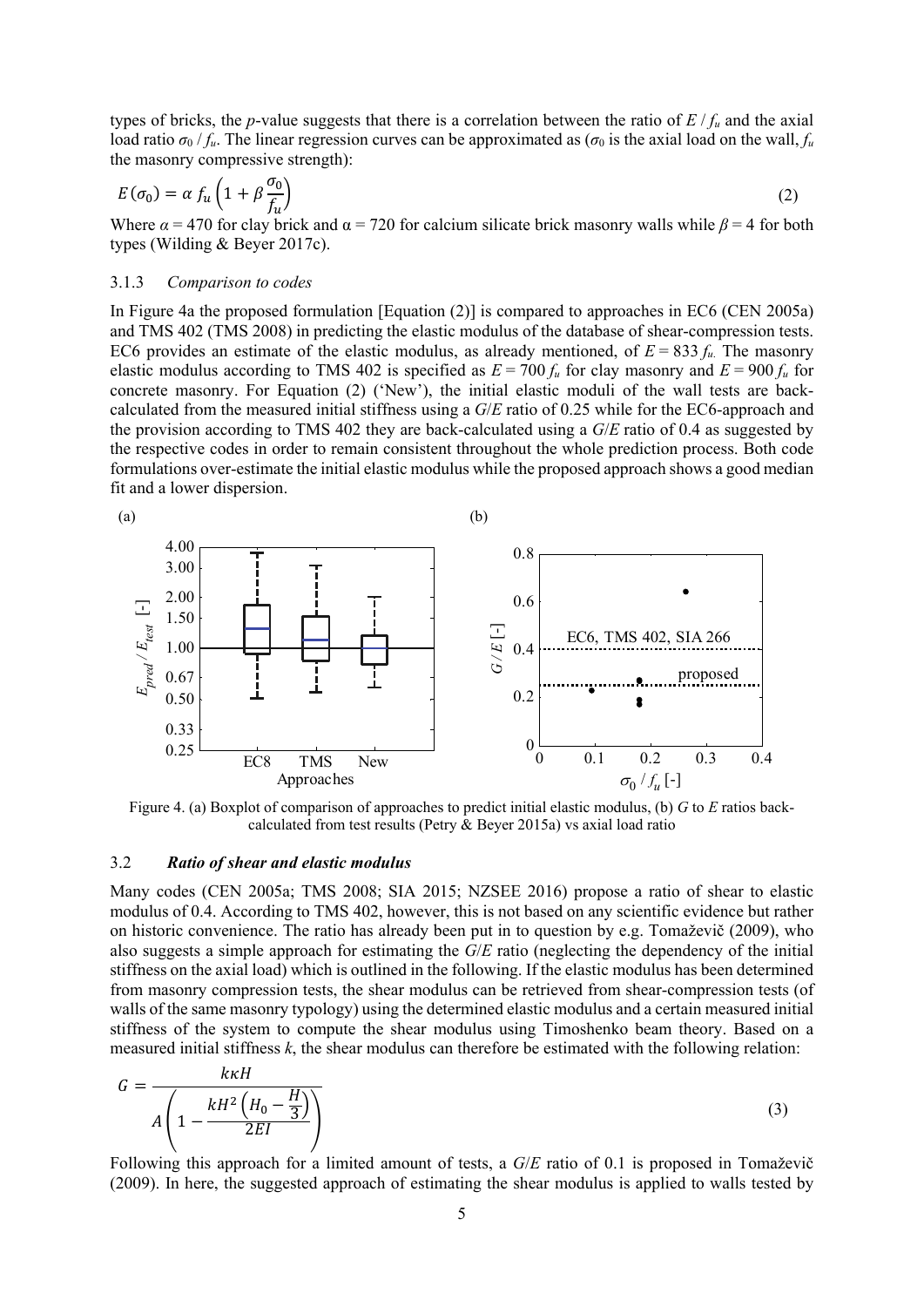Petry and Beyer (2015a). The stiffness *k* is taken as the measured stiffness of the system between 5 and 20 % of the shear force capacity. Figure 4b presents the results by means of a *G*/*E* vs axial load ratio plot. It shows that six of the five considered wall tests lead to a *G*/*E* ratio of around 0.25, which seems to confirm the assumption made above to use  $G = 0.25 E$ .

# 3.3 *Effective to initial stiffness ratio*

#### 3.3.1 *Experimental evidence*

An overview of the effective-to-initial stiffness ratio in the dataset is provided in Figure 5a. It distinguishes between flexure and shear controlled walls. Independently of the failure mode, the effective stiffness of nearly all walls lies above the estimate according to EC8 Part 1 (CEN 2004), which suggests the effective stiffness be approximated as 50% of the elastic stiffness (dashed line). The test results suggest however that the effective stiffness corresponds in average to around 70-75% of the initial stiffness.



Figure 5. Effective-to-initial stiffness vs (a) failure mode including corresponding lognormal probability distribution functions and indications of mean, (b) axial load ratio, (c) shear span ratio

Furthermore it appears that flexure controlled walls show a slightly larger dispersion around the mean than shear controlled ones. Figure 5a suggests that there is no significant difference concerning the mean value of the effective-to-initial stiffness between the considered masonry typologies. Table 3 sums up the above-mentioned providing the mean and the coefficient of variation (CoV) for the effective-toinitial stiffness ratio per failure mode.

|    |         | <b>Short</b> Indicator mean( $k_{ef}/k_{init}$ ) $\text{CoV}(k_{ef}/k_{init})$ No. wall units |      |    |
|----|---------|-----------------------------------------------------------------------------------------------|------|----|
| S. | Shear   | 0.69                                                                                          | 0.09 | 34 |
| F  | Flexure | 0.75                                                                                          | 0.15 | 27 |

Table 3: Summary of effective-to-elastic stiffness ratio per failure mode

The effective-to-initial stiffness ratio *kef* / *kinit* vs the axial load ratio is presented in Figure 5b. This measure appears to be relatively constant with the axial load ratio, which indicates that also the effective stiffness depends on the applied axial loading. This has already been indicated previously by several authors (Vanin et al. 2017; Salmanpour et al. 2015). Besides the raw data, a moving average (blue line), a linear regression curve of the data (green line), the correlation coefficient (*r*) and the p-value (*p*) are provided. Figure 5c plots the same stiffness measure vs the shear span ratio. It appears that there is no significant trend between them.

### 3.3.2 *Proposed model*

According to the analytical model developed in Wilding and Beyer (2017b) which accounts for the reduction in wall in-plane stiffness due to uplift in bed-joints and diagonal cracking of the wall, the effective stiffness is around 75 % of the initial wall stiffness. This is, furthermore, in agreement with the presented test results. Therefore it is recommended to use 75 % of the initial stiffness as an effective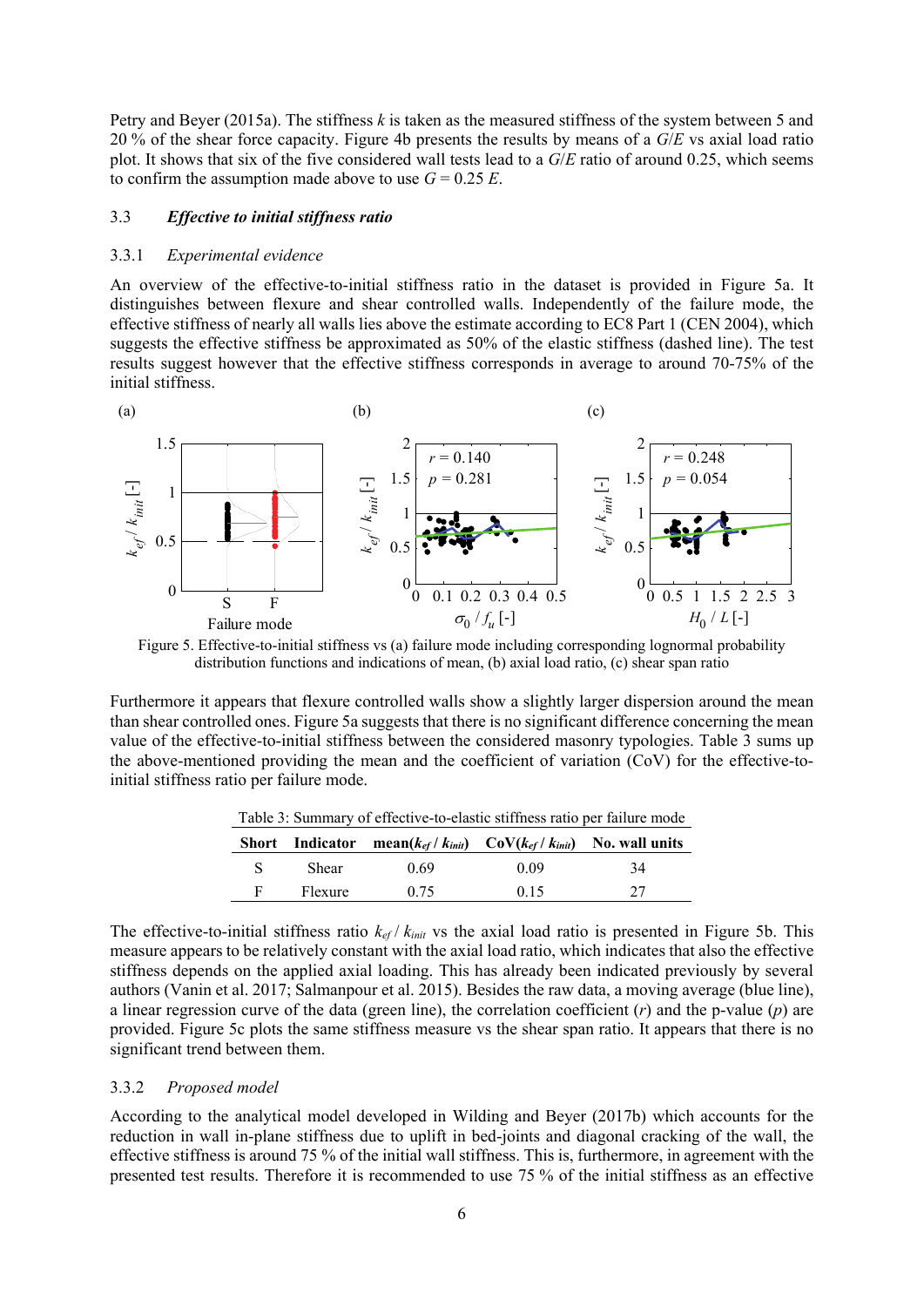stiffness estimate:

$$
k_{ef} = 0.75 \ k_{init} = 0.75 \ E_{init} \left[ \frac{H^2 \left( H_0 - \frac{H}{3} \right)}{2I} + \frac{4 \kappa H}{A} \right]^{-1} \tag{4}
$$

In the following section, the relation proposed in Equation (4) is compared to currently used code provisions in predicting the effective stiffness of the tests from the database.

### 3.3.3 *Comparison to codes and tests*

The considered approaches are briefly re-visited and described before comparing their performance in predicting the effective stiffness of the wall tests from the database. In EC8 Part 1 (CEN 2004) it is suggested that, *in absence of an accurate evaluation of the stiffness properties*, 50 % of the gross sectional elastic stiffness be taken as the effective stiffness. The elastic modulus follows  $E = 833 f_u$  while the shear modulus is obtained taking 40 % of *E*. ASCE 41 (ASCE 2014) simply states that flexural and shear deformations shall be considered, with an elastic modulus as specified by TMS 402 (TMS 2008):  $E = 700 f_u$  for clay and 900  $f_u$  for concrete masonry respectively.  $G = 0.4 E$ . No mention is made about effective or cracked stiffness of the wall. Therefore, the provided un-cracked (initial) stiffness is used for comparison below. In the New Zealand code (NZSEE 2016), the already cracked (effective) elastic modulus is determined as a multiple of the mean compressive strength,  $E = 300 f_u$ , while the shear modulus is suggested to follow  $G = 0.40 E$ . According to the Swiss code (SIA 2011; SIA 2015; SIA 2014), the characteristic elastic and shear modulus, obtained as in EC8, should be reduced by 70 % in order to obtain the effective (cracked) stiffness of the wall. Concerning the formulation presented in this paper [Equation (4)], the elastic modulus is obtained using Equation (2) while assuming  $G/E = 0.25$ .



Figure 6. Comparison with code approaches in predicting the effective stiffness of wall tests, (a) predicted vs measured effective stiffness, (b) boxplot

Figure 6 illustrates the performance of the considered approaches in predicting the effective stiffness of the wall tests. Both the presented approach ('New') and the EC8-formulation show a good median fit, the provision according to EC8, however, with a larger deviation. The New Zealand (NZC) and the Swiss code (SIA) significantly underestimate the median effective stiffness, while the American code (A41) overestimates it fairly strongly. Concerning the EC8-provision, it may be worthy adding that despite the good median fit of the provision concerning the effective stiffness, the approach is based on three assumptions that appear not to be entirely correct for the investigated masonry typologies. First, the proposed *G*/*E* ratio of 0.4 appears to be too high for masonry walls as already stated by Tomaževič (2009) and indicated further in Figure 4b. Second, the formulation for the initial elastic modulus based on the multiple of the masonry compressive strength  $(E_{init} = 833 f_u)$ , along with the *G*/*E* ratio of 0.4, leads to an initial stiffness that is too high, Figure 4a. Finally, the provision of taking half of the initial stiffness to estimate the effective (cracked) one appears to be too low as the initial-to-effective stiffness ratio seems rather to be found around 0.75, Figure 5a. However, the assumptions' deficiencies seem to cancel each other out when estimating the effective stiffness—too high an initial stiffness is reduced by a factor that is too low—leading to a rather good median fit in predicting the above-mentioned test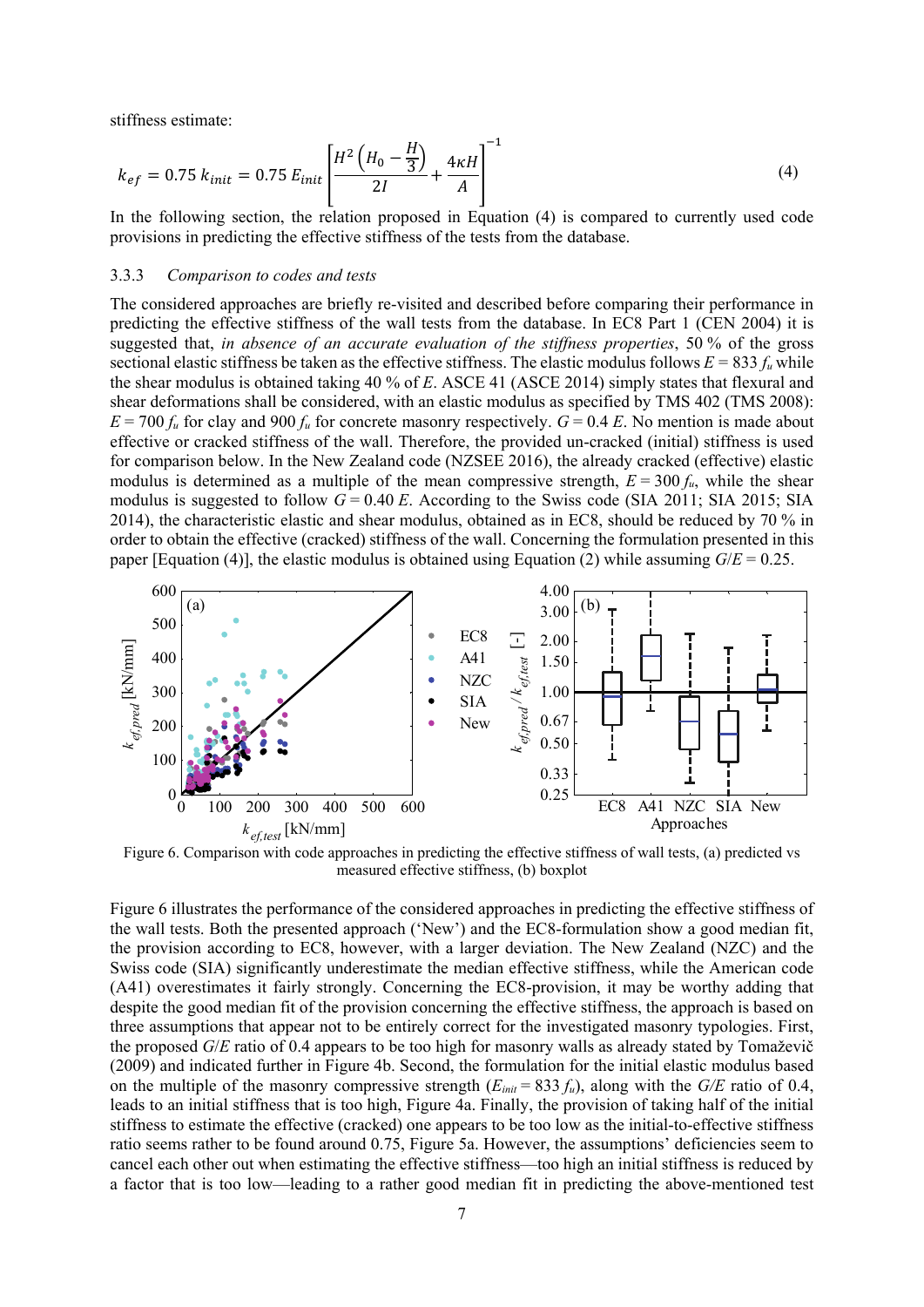results.

# 4 **ULTIMATE DRIFT**

### 4.1 *Experimental evidence*

The database of shear-compression tests as introduced in Sect. 2 is analysed for trends in drift capacity below. Figure 7a presents the reported ultimate drift capacities normalized by the shear span ratio (shear span-to-wall length ratio) including corresponding lognormal distributions vs the observed failure mode. The corresponding statistics can be found in Table 4. The median normalized drift capacity for flexure controlled walls lies at 0.54 % which is significantly smaller than the 4/3 0.8% ( $\sim$ 1.07 %) as suggested by EC8 (CEN 2005b).



Figure 7. (a) Reported ultimate drifts, normalized by the inverse of the shear span-to-wall height ratio, separated by failure modes including lognormal probability distribution functions, (b) Ultimate drift capacity vs shear span ratio; Normalized ultimate drifts vs axial load ratio per testing campaign; (c) Petry and Beyer (2015a), (d) Bosiljkov et al. (2006), (e) Salmanpour et al. (2015); red: flexure controlled, black: shear controlled walls

|         | Short Indicator median( $\delta_{u l t} L/H_0$ ) mean( $\delta_{u l t} L/H_0$ ) CoV( $\delta_{u l t} L/H_0$ ) No. wall units |      |      |    |
|---------|------------------------------------------------------------------------------------------------------------------------------|------|------|----|
| Shear   | 0.47                                                                                                                         | 0.49 | 0.51 | 34 |
| Flexure | 0.54                                                                                                                         | 0.90 | 0.76 |    |

|--|

Figure 7b shows the ultimate drift capacity vs the shear span ratio, separating the data by observed failure mode. The plot includes the moving average (blue line), a linear regression curve on the data (green line), the correlation coefficient (*r*) and the p-value (*p*). There appears to be a fairly clear upward trend for the drift capacity with increasing shear span ratio which has already been observed previously (Petry & Beyer 2014).

The normalized drift capacity vs the axial load ratio is plotted for three testing campaigns additionally distinguishing the failure modes shear and flexure using different markers in Figure 7c, d, e. It can be observed that the three considered campaigns show very clear downward trends for the normalized drift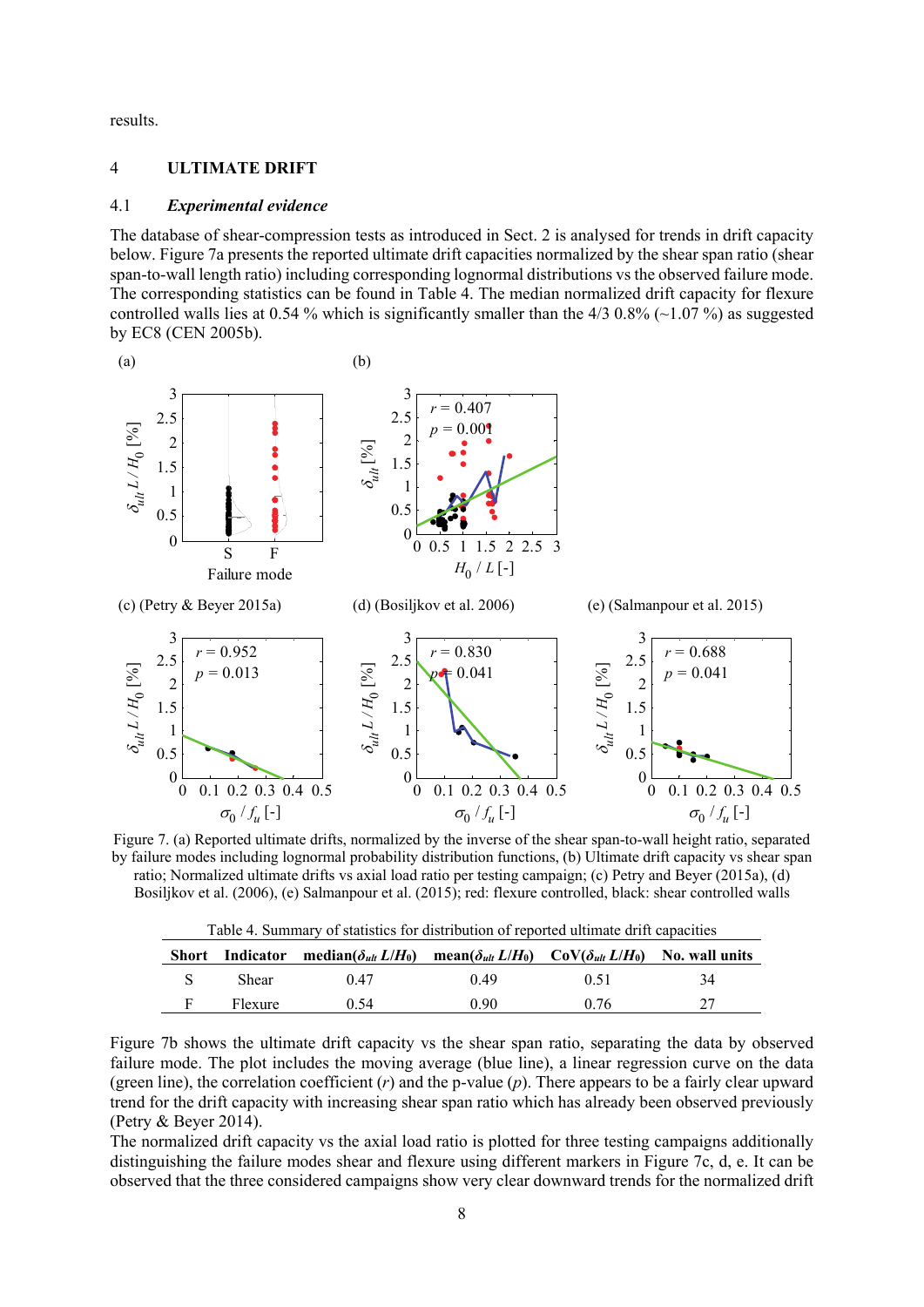capacity with increasing axial load ratio for both failure modes. So it may be fair to conclude that there appears to be a downward trend with increasing axial load ratio for both wall types (i.e. shear and flexure controlled) as already stated by various authors (Ganz & Thürlimann 1984; Petry & Beyer 2014; Salmanpour et al. 2015).

# 4.2 *Proposed model*

Based on the above-mentioned observations, the CDC model (Wilding & Beyer 2017a) and more detailed analysis of the displacement fields of URM shear-compression tests (Wilding & Beyer 2017b), a simple mechanics-based formulation is put forward in Wilding and Beyer (2017c) for the estimation of the ultimate drift capacity.

$$
\delta_{ult} = \left(\min\left[\frac{f_{B,c}}{E}; 0.007\right] - \frac{\sigma_0 L}{E l_{cr}}\right) \frac{h_{cr}}{l_{cr}} \left(1 - \frac{h_{cr}}{3H}\right) \tag{5}
$$

Where  $h_{cr} = h_B (0.5 + H_0/H)$ ,  $l_{cr} = l_B$ , *L* is the wall length,  $h_B$  the brick height,  $l_B$  the brick length and  $f_{B,c}$ the brick compressive strength. Unlike the empirical code provisions, Equation (5) is a mechanics-based equation evaluating a crushed zone at the wall toe with high curvatures at ultimate failure. According to Equation (5), the ultimate drift reduces with increasing axial load and increases with increasing shear span. Both trends are observed in Sect. 4.1. In the next section, current code approaches for estimating the ultimate drift capacity are briefly introduced and, subsequently, compared to Equation (5) by means of predicting the ultimate drift capacities of the walls in the database as introduced in Sect. 2.

# 4.3 *Comparison to codes and tests*

EC8 Part 3 (CEN 2005b) gives an estimate for the drift at the *Limit State of Near Collapse*, which is considered equivalent to the ultimate drift of the wall. Whichever of the shear force capacity equations yields a smaller value is assumed to determine the behaviour of the wall (shear or flexure controlled) and therefore implicitly the way of prediction of the ultimate drift capacity. The drift capacity for shear controlled walls is set to a constant value ( $\delta_{ult}$  = 4/3 0.4 [%]) while the one for flexure controlled walls is a base value times the shear span ratio (shear span  $H_0$  by wall length *L*):  $\delta_{ult} = 4/3 \cdot 0.8 \cdot H_0 / L$  [%].

The American standard ASCE 41 (ASCE 2014) provides the drift (among other limits) at the *Performance Limit of Life Safety*, which is supposed herein to be approximately equal to the ultimate drift capacity. For bed-joint sliding a constant drift limit of 0.75 % is provided. Yet, for rocking failure, the provision states:  $\delta_{ult} = 100 u_{tc,r}$  / *H* with  $u_{tc,r}$  being the horizontal displacement *associated with the onset of toe crushing*, which is smaller or equal to a drift of 2.25 %. Furthermore it reads in the commentary section: *The deformation associated with the onset of toe crushing shall* [...] *be* [...] *established and checked* […] *using a moment-curvature or similar analytical approach.* This appears to indicate that the engineer is free to choose any analytical approach in order to *establish* the required deformation limit *utc,r*. Another hint is provided in the commentary section of ASCE 41 saying: *The test results indicate* […] *drifts of at least* 1.5 % *are sustainable for certain configurations* […]. In order to consistently compare code provisions without having to resort to models not included in said codes, the drift limit of 1.5 %, as mentioned in the commentary, is used for walls showing a rocking failure.

Dependent on the minimum shear force capacity among the considered failure modes diagonal tensile failure, toe crushing, rocking and bed-joint sliding failure, different *deformation capacities* are provided in (NZSEE 2016). For the first two modes, only the elastic deformation at peak shear force is permitted (i.e. shear force by effective wall stiffness), while for the latter two actual drift limits are provided: min[0.3  $H/L$ ; 1.1] [%] for rocking failure and a constant drift of 0.3 % in case of the bed-joint sliding mode leading to the lowest shear force capacity.

According to the Swiss code SIA D 0237 (SIA 2011), the *deformation capacity* of the wall is to be determined taking into account the boundary conditions a wall is subjected to without considering the predicted failure mode. The relation which is based on the work of (Lang 2002) can be given as follows:

$$
\delta_{ult} = 0.8 \left[ \% \right] \left( 1 - \frac{\sigma_0}{f_u} \right) \frac{H_0}{H} \tag{6}
$$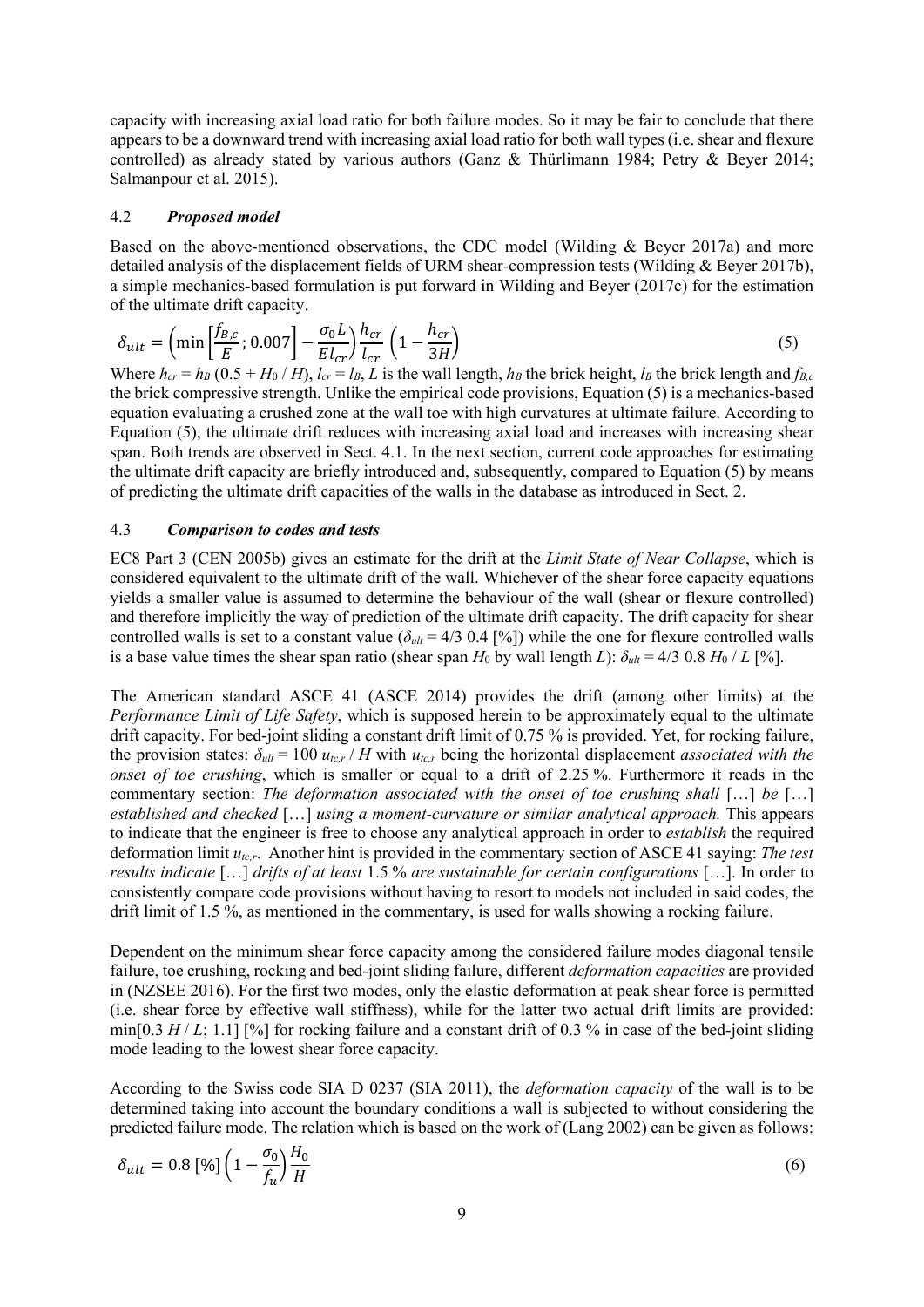Where  $\sigma_0$  is the axial load on the wall,  $f_u$  the masonry compressive strength and  $H_0/H$  the shear spanto-wall height ratio. Figure 8 compares the performance of the presented code approaches and the model introduced in Sect. 4.2 in predicting the results of the database of shear-compression tests. All approaches show a large scatter. The EC8 (CEN 2005b) and ASCE 41 (ASCE 2014) predictions are mainly too high, while the New Zealand code (NZSEE 2016) generally underestimates the ultimate drift capacities. The SIA-formulation (SIA 2011) and the equation proposed in here ('New') show a rather good median fit, both however with a large dispersion.



Figure 8. Comparison with code approaches in predicting the ultimate drift capacity of wall tests, (a) predicted vs measured ultimate drift capacity, (b) boxplot

As visible in Figure 8a, tests with drift capacities of more than 1 % are largely underestimated by the considered approaches, which results at least in predictions on the safe side for those cases. Walls with a drift capacity larger than 1 % are typically characterized by a low axial load ratio. If those walls also show a low shear span-to wall height ratio, their behaviour may be governed by bed-joint sliding to reach such high drifts while in the case of a higher shear span-to-wall height ratio their response would be characterized by rocking with limited toe crushing at ultimate failure. Yet these types of walls do usually not govern the force-displacement response of a building as they only carry a small share of the axial load. When neglecting tests with drift capacities larger than 1 %, the fit of the proposed formulation can be significantly improved as is shown in Figure 9, while the EC8, the ASCE 41 and now also the SIA formulations all lead to a significant overestimation of the drift capacities.



Figure 9. Comparison with code approaches in predicting the ultimate drift capacity of wall tests (only tests with drift capacities smaller than 1 % are considered), (a) predicted vs measured ultimate drift capacity, (b) boxplot

The New Zealand code predictions still remain mostly on the safe side, however, with a large scatter and a low median. Figure 9a illustrates, furthermore, that the proposed approach and slightly less so the SIA formulation appear to capture most trends in drift capacity development as the data points line up in vicinity of the diagonal perfect-fit-line. The EC8, NZC and ASCE 41 provisions seem not to capture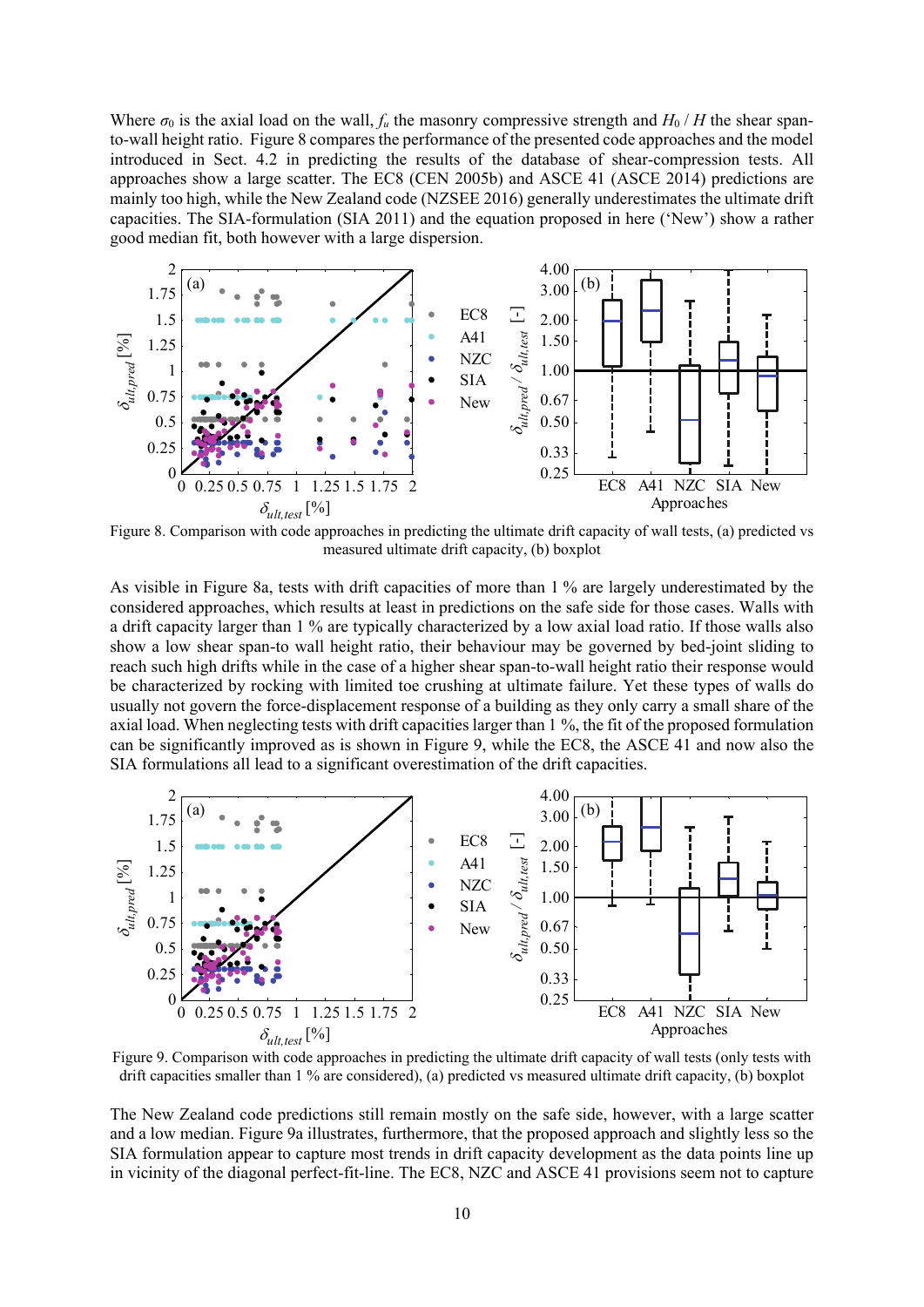important trends.

# 5 **CONCLUSION**

This paper addresses the computation of the effective stiffness and the drift capacity of in-plane loaded URM walls. It analyses a database of URM wall shear-compression tests for trends in stiffness as well as drift capacity. The initial and the effective stiffness appear to depend on the axial load ratio, i.e. the higher the axial load the larger the stiffnesses. Based on the analysis of test results, an empirical formulation for the initial stiffness dependent on the masonry compressive strength and axial load ratio is presented. Furthermore, a *G*/*E* ratio of 0.25 is suggested and an effective-to-initial stiffness ratio of 0.75 proposed. As for the drift capacity, the tests indicate that it decreases with increasing normal force and shows an upward trend with increasing shear span, both are relations that have already been indicated by several authors. Furthermore, an existing mechanics-based stand-alone equation for the ultimate drift capacity, evaluating a crushed zone with large curvatures at the wall toe is suggested to be used in engineering practice. Said relation captures the trends indicated by the analyses of the test results. Finally, the proposed formulations for initial and effective stiffness as well as the ultimate drift capacity along with code provisions are compared to a database of 61 full-scale shear-compression tests. It shows that the stiffnesses and the drift capacity are predicted more accurately by the suggested novel formulations than by the considered codes.

# 6 **ACKNOWLEDGEMENT**

This study has been supported by the grant no. 159882 of the Swiss National Science Foundation: "A drift capacity model for unreinforced masonry walls failing in shear".

# 7 **REFERENCES**

ASCE, 2014. ASCE 41-13: Seismic Evaluation and Retrofit of Existing Buildings, Reston, VA: American Society of Civil Engineers. Available at: http://ascelibrary.org/doi/book/10.1061/9780784412855.

Benedetti, A. & Steli, E., 2008. Analytical models for shear–displacement curves of unreinforced and FRP reinforced masonry panels. *Construction and Building Materials*, 22(3), pp.175–185. Available at: http://linkinghub.elsevier.com/retrieve/pii/S0950061806002765.

Bosiljkov, V., Tomaževič, M. & Lutman, M., 2004. Optimization of shape of masonry units and technology of construction for earthquake resistant masonry buildings - Part One and Two, *Research Report*, ZAG Lubljana, Slowenia.

Bosiljkov, V., Tomaževič, M. & Lutman, M., 2006. Optimization of shape of masonry units and technology of construction for earthquake resistant masonry buildings - Part Three, *Research Report*, ZAG Lubljana, Slowenia.

Calvi, G.M., 1999. A displacement-based approach for vulnerability evaluation of classes of buildings. *Journal of Earthquake Engineering*, 3(3), pp.411–438.

CEN, 2002. EN 1052-1:1998-12 Methods of test for masonry - Part 1: Determination of compressive strength. European Committee for Standardization, Brussels, Belgium.

CEN, 2005a. EN 1996-1-1:2005 Eurocode 6: Design of masonry structures - Part 1*-1:* General rules for reinforced and unreinforced masonry structures. European Committee for Standardization, Brussels, Belgium.

CEN, 2004. EN 1998-1:2004 Eurocode 8: Design of structures for earthquake resistance - Part 1: General rules, seismic actions and rules for buildings. European Committee for Standardization, Brussels, Belgium.

CEN, 2005b. EN 1998-3:2005 Eurocode 8: Design of structures for earthquake resistance - Part 3: Assessment and retrofitting of buildings. European Committee for Standardization, Brussels, Belgium.

D'Ayala, D.F., 2005. Force and displacement based vulnerability assessment for traditional buildings. *Bulletin of Earthquake Engineering*, 3(3), pp.235–265.

Derakhshan, H., Griffith, M.C. & Ingham, J.M., 2013. Airbag testing of multi-leaf unreinforced masonry walls subjected to one-way bending. *Engineering Structures*, 57, pp.512–522. Available at: http://dx.doi.org/10.1016/j.engstruct.2013.10.006.

Fajfar, P., 2000. A Nonlinear Analysis Method for Performance-Based Seismic Design. *Earthquake Spectra*, 16(3), pp.573–592.